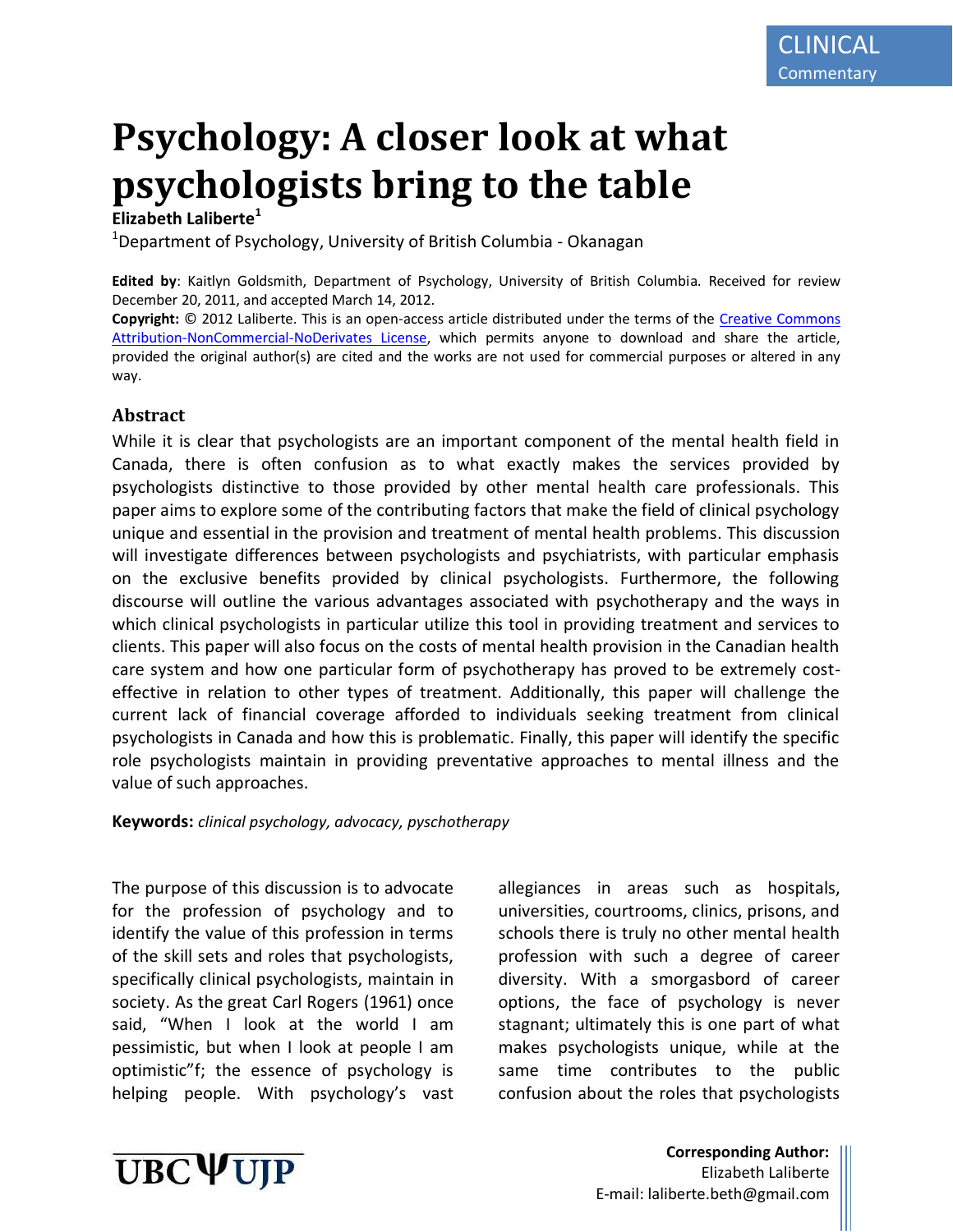uphold in our society. The following discourse will dive head first into the world as seen by psychologists, to uncover the unique and vital contributions that the field of psychology has to offer in the present day. Specifically, this paper will explore the unique role that clinical psychologists maintain in our society with a focus on what they have to offer that is exceptionally different from psychiatrists, such as extensive training in psychotherapy. This paper will examine the advantages that psychotherapy alone can offer, and in particular, the benefits that can be derived from cognitive behavioral therapy (CBT). There will also be a focus on the costeffectiveness of psychotherapy in regard to its ability to treat mental illness and the cost-benefits this can have for the Canadian health care system. Furthermore, there will be an emphasis on the reasons why clinical psychology is an ideal candidate to be considered for Medicare coverage in Canada, comparing and contrasting the benefits resulting from psychiatric treatment vs. psychological treatment. Finally, this discussion will examine the significant role psychologists play in the promotion of the treatment and prevention of mental health issues. Each of these points serves to illuminate one general theme: the immense overall worth of psychology.

To begin this discussion, it is imperative to understand what psychology is and its importance. According to the British Columbia Psychological Association (BCPA) psychology is "the study of behavior, including the biological, cognitive, emotional, social and cultural determinants of behavior, that is, how we think, feel and behave in our social and physical environments" (British Columbia Psychological Association, 2009). In an era in which the intricacies and overlap between mental health and physical health are continually being uncovered, psychology plays a fundamental role in advocating the importance of mental health issues. Clinical psychology in particular is concerned with human functioning and the assessment and treatment of mental health concerns (Canadian Psychological Association, n.d.). Not only do clinical psychologists deal with human psychological problems and their solutions, but they also are an intricate part of health promotion in terms of physical, mental, and social well-being (Canadian Psychological Association, n.d.). The problems and concerns treated by clinical psychologists include, but are not limited to, depression, learning disabilities, anxiety, stress, substance abuse, addiction issues, relationship problems, issues surrounding coping, problems related to physical or sexual abuse, developmental and behavioral issues, lifestyle management, criminal behavior and crime prevention, and facilitating adherence to health interventions (Canadian Psychological Association, n.d.). With such a diversity of responsibilities and roles, it is easy to see how the general public can maintain uncertainties about what the field of clinical psychology encompasses. Psychology in general remains one of the few disciplines with such a wide-ranging scope of scientific concerns, which ultimately adds to its uniqueness (British Columbia Psychological Association, 2009).

There is often public confusion regarding the field of mental health professionals, specifically on what the difference is between a psychologist and a psychiatrist. There is indeed much overlap between the two professions; however they are also both distinctive in their own right (Lea, 2011). In terms of education, psychiatrists attend medical school and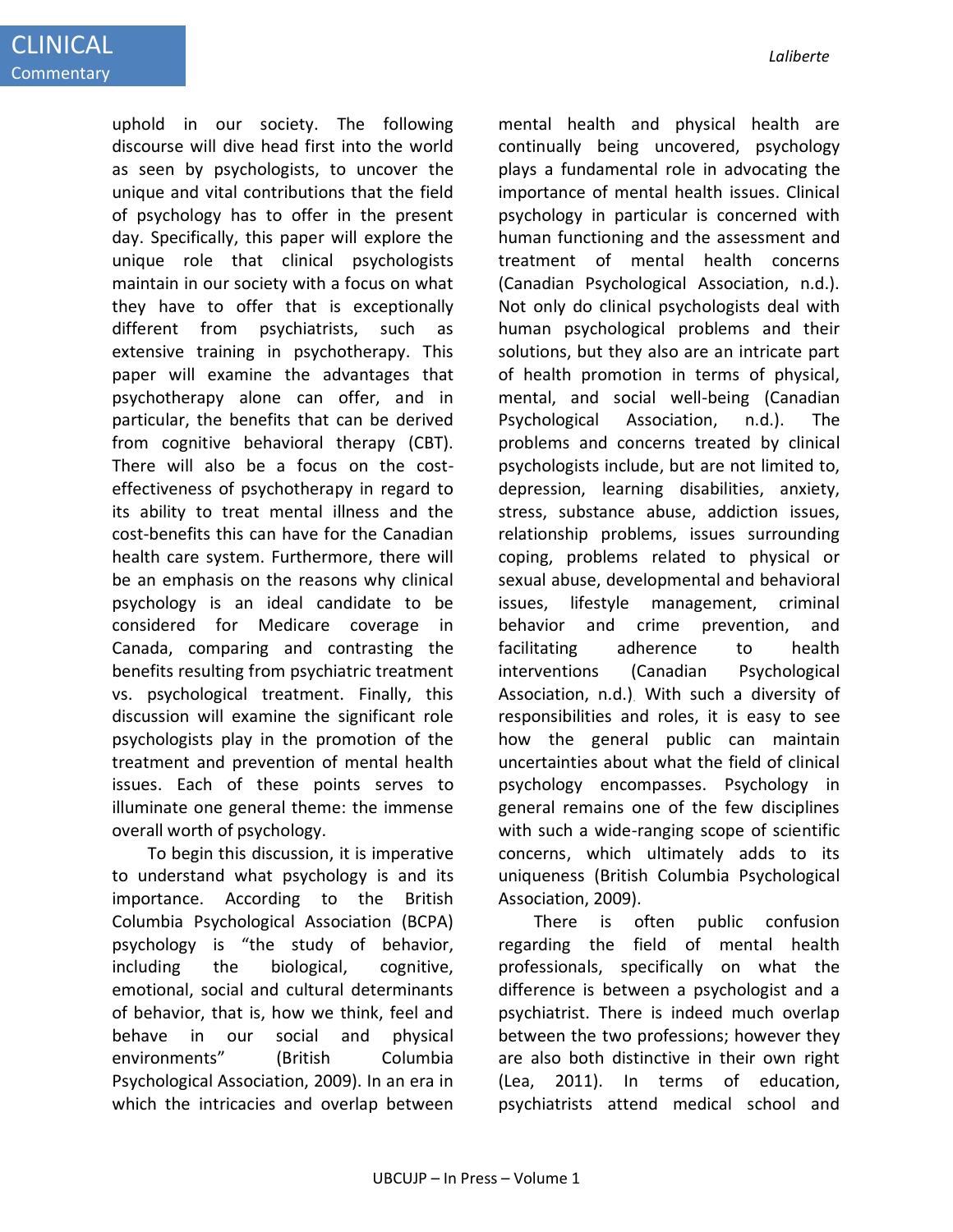receive an M.D. degree with a specialization in psychiatry. As noted by Hunsley and Lee (2010), a "fundamental difference between training in clinical psychology and psychiatry is that psychiatric training generally emphasizes psychopharmacological treatment over psychological treatment". Typically, psychiatrists rely more heavily on the use of medication for the treatment of individuals suffering from mental health issues and generally incorporate less psychotherapy as a part of a treatment plan, as compared to clinical psychologists. In Canada, most registered psychologists have completed a Ph.D in psychology, which involves extensive coursework, research and practical clinical training (Canadian Psychological Association, n.d.). The intense research aspect of psychology is often considered one of the main distinguishing features between psychiatry and psychology. Research psychology is a branch of psychology devoted to conducting research studies and contributing to the growing body of psychological research, which is not a characteristic feature found in many other training programs for mental health professions. This inclusion of research is a large part of psychologists' role in academia, as well as a foundational part of clinical psychology training programs. Another important distinctive aspect of psychologists and of clinical psychologists in particular, is that they rely on different methods of treatment for mental illnesses than psychiatrists, such as psychotherapy rather than drug treatment. Though psychologists are certainly able to see a role for drugs in the treatment of mental illness, psychologists in Canada do not currently have prescription privileges to administer drugs to patients (Hunsley & Lee, 2010). There are currently psychologists who advocate for prescription rights in Canada,

while other psychologists oppose the movement (Hunsley & Lee, 2010). As it stands currently, clinical psychologists in Canada use various forms of psychotherapy rather than drugs to treat mental illness.

As stated above, clinical psychologists do not depend on medication for treating their patients, but instead use various forms of psychotherapy. According to Nordqvist (2009), psychotherapy is the "treatment of emotional, behavioral, personality, and psychiatric disorders based primarily on verbal or nonverbal communication and interventions with the patient, in contrast to treatments using chemical and physical measures". Psychotherapy can take many forms including behavioral therapy, cognitive therapy, group therapy, interpersonal therapy, and psychodynamic therapy to name a few. One of the most widely used and most intensely researched form of psychotherapy is Cognitive Behavioural Therapy (CBT) (Butler, Chapman, Forman, & Beck, 2005). A core theoretical underpinning of CBT is the belief that the symptoms and dysfunctional behaviors that characterize mental illness are often cognitively mediated, suggesting that improvement can be created by modifying dysfunctional thoughts and beliefs (Dobson & Dozois, 2001). In a meta-analysis completed by Butler et al. (2005), it was found that CBT is extremely effective in the treatment of adult unipolar depression, adolescent unipolar depression, generalized anxiety disorder, panic disorder, social phobia, PTSD, and childhood depressive and anxiety disorders. Furthermore the metaanalysis strongly suggested that across many of these disorders, the effects of CBT are maintained for a considerable amount of time beyond the cessation of treatment (Butler et al., 2005). In some cases, psychotherapy has been found to result in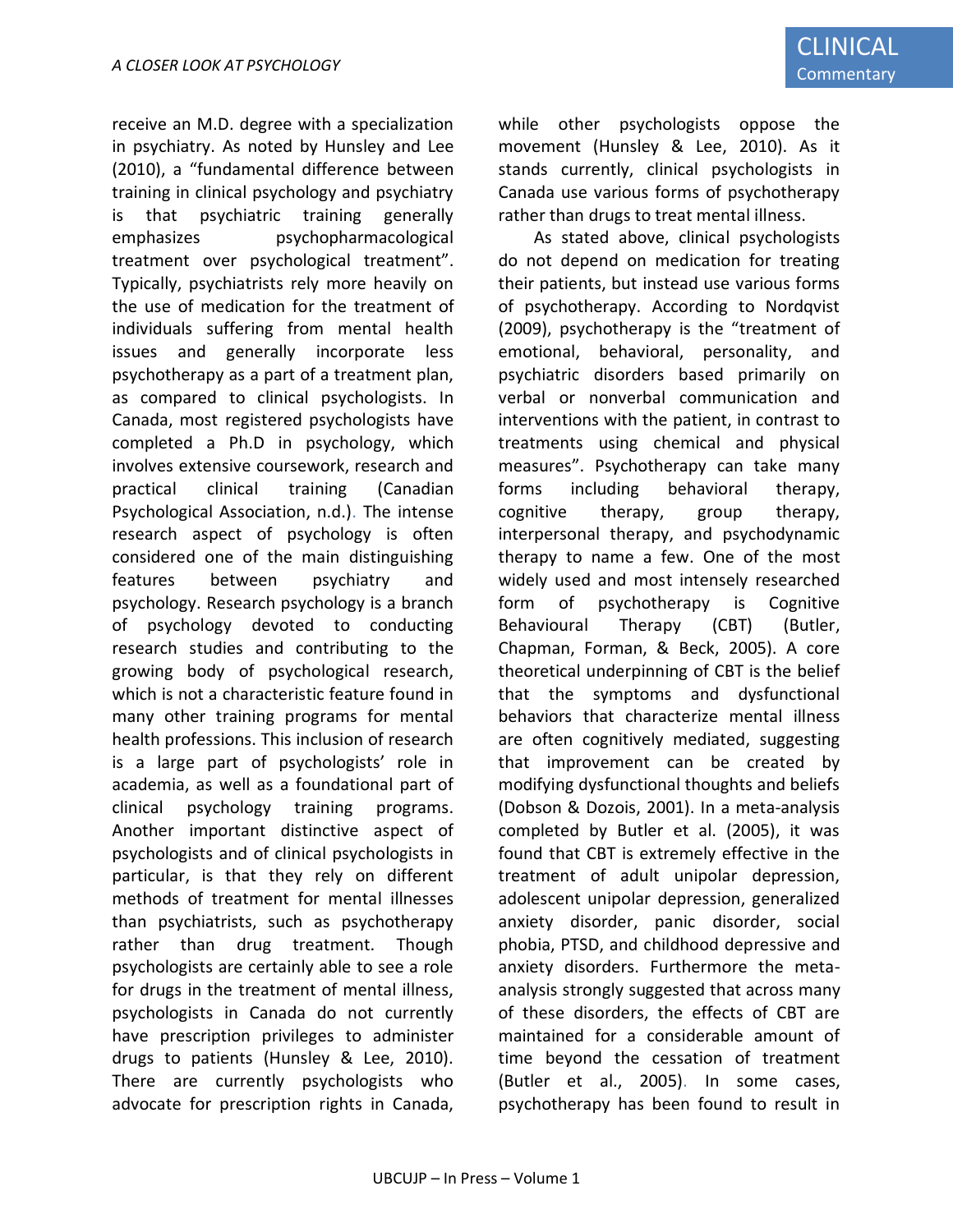greater alleviation of symptoms compared to the results of drug treatment. To further illustrate this point, a study done by Gloaguen, Cottraux, Cucherat, and Blackburn (1998) found that CBT was significantly more successful in the treatment of depression than was medication. In other studies, it has been suggested that the combination of CBT and pharmacotherapy (medication) for depression can actually yield a slight advantage over CBT administered alone (Hollon, Thase, & Markowitz, 2002). On a separate note, CBT provided by clinical psychologists may also be preferable over medication because it is considered a less intrusive way of treating patients compared to drug administration (Associated Psychological Health Services, 2006). Indeed, the side effects of some drugs can be severe and the benefits can disappear when the medication is no longer being taken. Additionally, studies have found that pharmacotherapy has considerably larger drop-out rates than psychological intervention (Hunsley, 2003). And finally, psychotherapy is less costly than drug treatments in the long run (Associated Psychological Health Services, 2006). It is clear that, psychotherapy provided by clinical psychologists is vital in the treatment of mental illness and psychiatric disorders and is effective in its own right.

The unique advantages of psychotherapy are clearly evident in the discussion above, yet the question remains: why is treatment administered by psychiatrists, and not psychologists, covered under the Canadian health care system? In Canada, the direct and indirect cost of mental illness has been estimated to be \$14.4 billion dollars and mental illness alone accounts for more than 50% of physician billing (Myhr & Payne, 2006). Because psychiatry and general practitioner services

are covered under the Canadian health care system, the bulk of individuals suffering from mental illness receive treatment through these avenues. This is problematic because, although these mental health professionals are helpful in some areas and receive some training in psychotherapy, they are not as extensively trained psychotherapy nor do they necessarily and consistently implement treatment with an emphasis on psychotherapy. It is suggested that this leads to a heavier reliance on and increased use of medication because it is considered the first-line, mainstay treatment for mental health disorders. Consequently it has been suggested that this overmedicalization of psychological concerns greatly contributes to the rising health care costs in Canada (Romanow & Marchildon, 2003). As Myhr and Payne (2006) point out, publicly funded CBT for mental disorders is scarce in Canada, regardless of its proven efficacy and the health guidelines endorsing its use. This is troubling, considering the plethora of studies that have demonstrated the positive effects that CBT can have on relieving many mental illnesses. Additionally, from a financial perspective, psychological interventions are thought to be very costeffective. A recent meta-analysis of 92 research studies found that the average health care savings attributed to psychological interventions as opposed to drug treatments was between 20-30% (Chiles, Lambert, & Hatch, 2006). Of the studies included in this analysis, approximately 90% of them showed a medical cost offset, that is, the reductions in health care costs resulting from psychological interventions were large enough to completely cover the costs of the psychological interventions themselves (Hunsley, 2003). Hunsley (2003) stated that there has been considerable evidence of this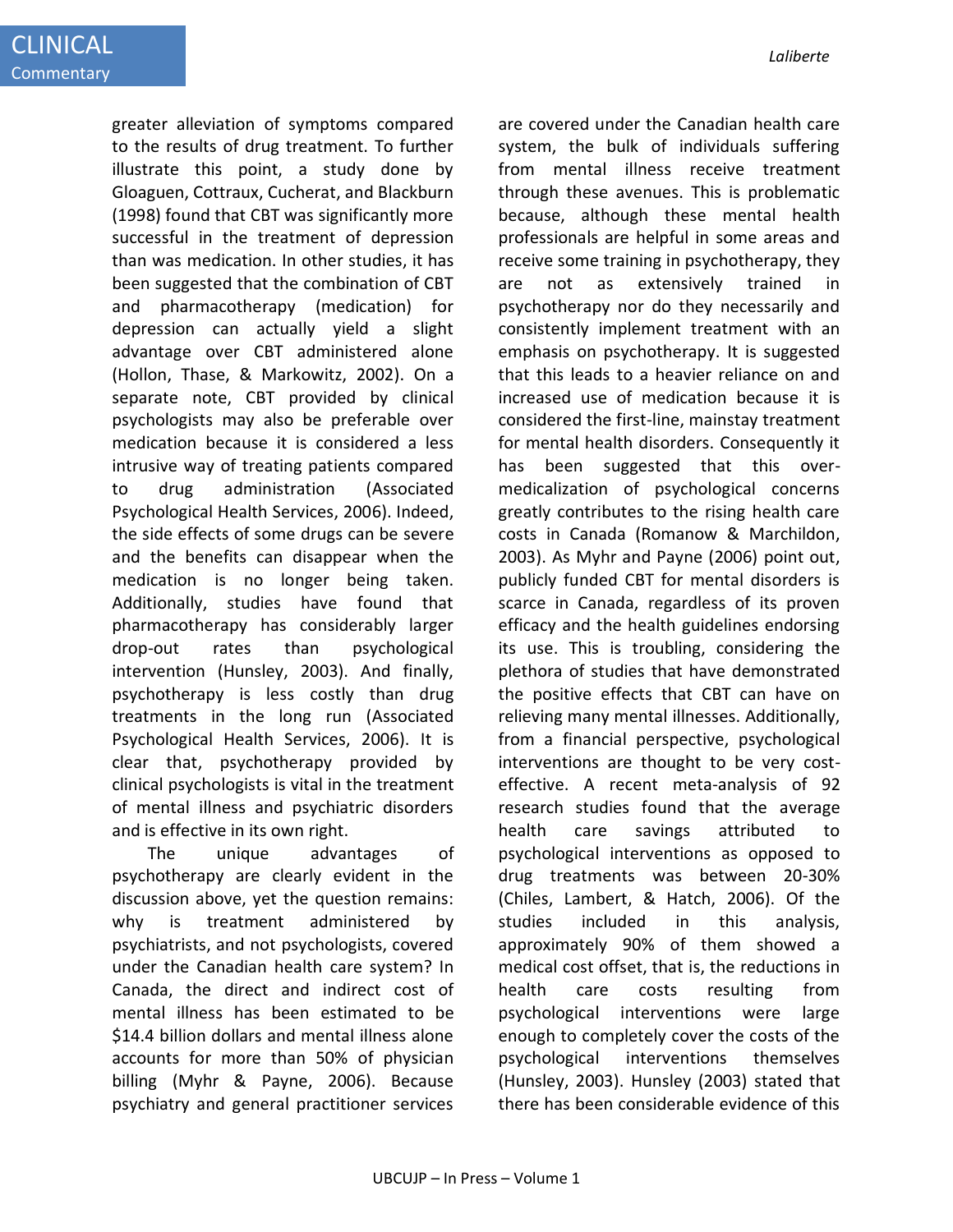phenomenon, as evidence in dozens of research studies. According to the British Columbia Psychological Association (BCPA), "psychological services should be an integral component of the Canadian health care system" (2009). The BCPA (2009) goes further to illustrate the need for psychological intervention by highlighting the fact that psychological intervention has been estimated to cost 10%-50% less than drug treatments. The BCPA claims that for every \$1 spent on psychology services, \$5 are saved on medical costs. Considering the plethora of potential societal benefits that can arise from the field of clinical psychology, the question is how can Canadians afford not to have these services covered?

Finally, the last area of psychological contributions that this paper will touch on deals with the role of psychologists in mental health promotion and mental illness prevention. As Kenkel, Deleon, Mantell, and Steep (2005) state, "as health professionals, psychologists have many opportunities to use mental health promotion and early detection skills in the health arena". Since many of the visits to primary health practitioners concern mental health, a preventative approach would be optimal for decreasing health care costs and visits (Kenkel et al., 2005). This would be in the best interest of practitioners as well as the public. Furthermore, despite overwhelming evidence and education about the benefits that come from living a healthy lifestyle, many people are disinclined to make major lifestyle changes. Psychologists, who are extremely experienced in behavior change, can attempt to tackle these sorts of problems in society, with outcomes that could potentially benefit the overall health of the country's population (Kenkel et al., 2005). The bigger picture is that psychologists play an important role in mental health promotion and mental illness prevention, which is something that should not be taken lightly.

This paper has outlined the contributions and benefits stemming from psychology as a field and has attempted to illustrate the essential services that many psychologists provide. Through the unique role maintained by clinical psychologists, the proven benefits of CBT and other forms of psychotherapy, the provision of different treatment approaches rather than pharmacotherapy, and the overall costeffectiveness of psychological interventions and the role psychologists can play in health prevention and promotion, it is clear that the field of psychology adds tremendously to the overall mental health and well being of humanity. Though there is an array of mental health professionals, such as psychiatrists, social workers, and counselors that have similar goals to psychologists, the treatment approaches to dealing with mental health concerns are fundamentally different and should be recognized for their uniqueness and individual contributions. Psychology is clearly a constantly evolving field and it is suggested that the evidencebased services provided by psychologists will become even more valuable in the future (Hunsley & Lee, 2010). With the prevalence of many mental health issues and health care costs on the rise (Sheppard, 2011), it is likely that the services provided by psychologists will continue to increase in value. Furthermore, Hunsley and Lee (2010) suggest that the future face of clinical psychology will be active in providing psychological services to an assortment of health problems, and not focusing as strictly on mental health. For example, the future of clinical psychology will involve developing along with changing health care needs